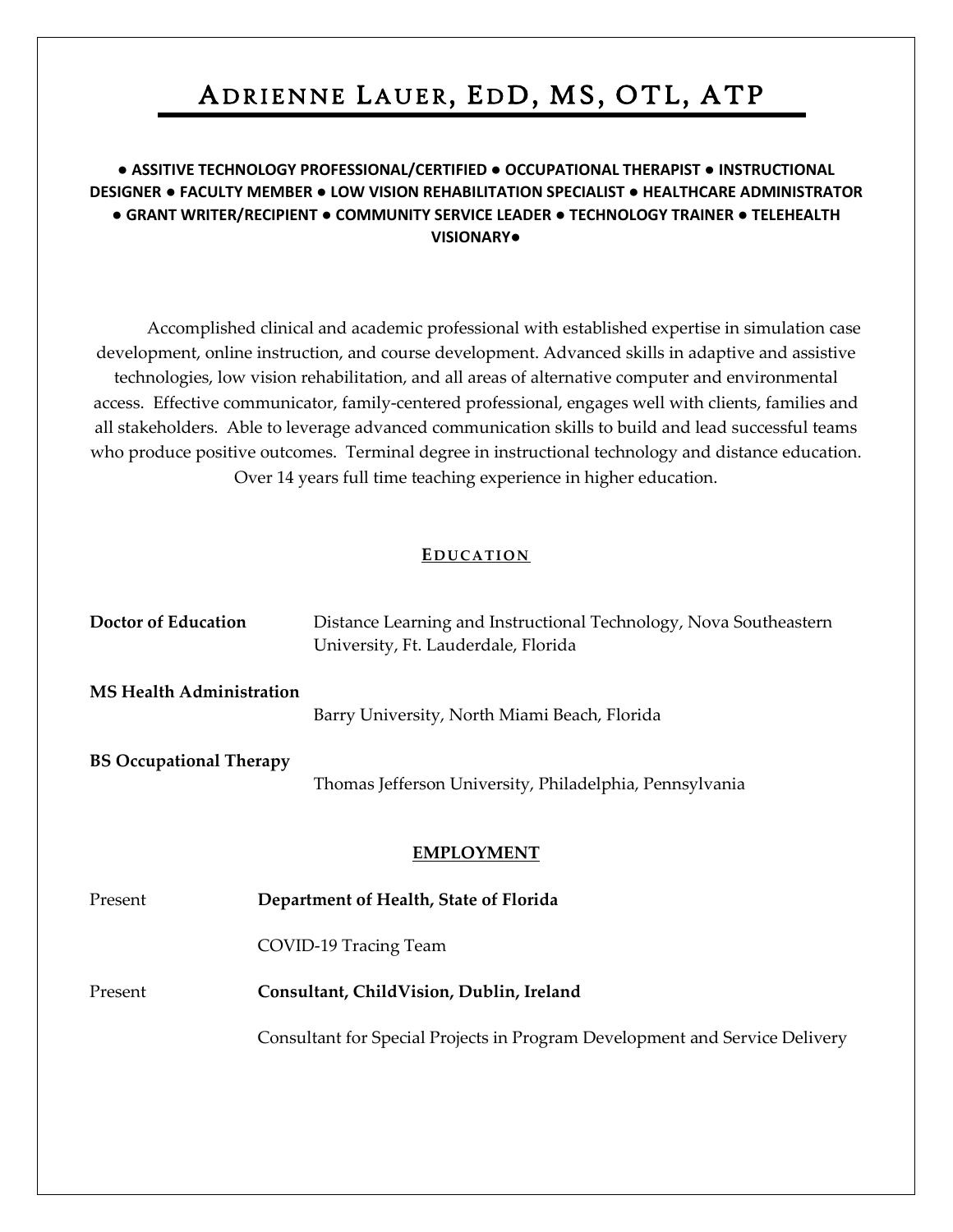| $2017 - 2020$ | Director of Clinical Services, ChildVision, Dublin, Ireland                                                                                                                                                                                                                                                                                                                                                                                                                                                                             |
|---------------|-----------------------------------------------------------------------------------------------------------------------------------------------------------------------------------------------------------------------------------------------------------------------------------------------------------------------------------------------------------------------------------------------------------------------------------------------------------------------------------------------------------------------------------------|
|               | Lead, direct, and mentor multidisciplinary rehabilitation team including<br>therapists, nurses, early intervention team, and management team. Member of<br>senior management team, reporting to Board of Directors within national<br>charitable organization serving Ireland's low vision and blind. Designed and<br>implemented telehealth clinical services as method of service delivery.<br>Designed eLearning website and courses aimed at increasing continuing<br>education opportunities for staff and external professionals. |
| 2009-2017     | Associate Professor, Occupational Therapy, Nova Southeastern University,<br>Florida-College of Allied Health & Nursing                                                                                                                                                                                                                                                                                                                                                                                                                  |
|               | Developed and delivered multiple courses in online, face to face and blended<br>formats. Mentored and lead students in MSOT program. Leveraged<br>community, campus and cross disciplinary relationships to deliver highest<br>quality learning opportunities. Participated in multiple medical mission and<br>leadership development trips with multi-discipline participation.                                                                                                                                                        |
| Current       | <b>Adjunct Faculty, Barry University, Occupational Therapy Program</b>                                                                                                                                                                                                                                                                                                                                                                                                                                                                  |
| 2007-2009     | Director of Rehabilitation, PeopleFirst Rehab, Pompano Beach Rehab &<br>Nursing Center, Deerfield Beach, Florida                                                                                                                                                                                                                                                                                                                                                                                                                        |
|               | Daily management of all therapy services, in skilled nursing facility.<br>Scheduling, budgeting equipment procurement, hiring, program and personnel<br>management. Exceeded all operational and budgetary goals.                                                                                                                                                                                                                                                                                                                       |
| 2006-2007     | PRN, Springtree Rehabilitation Center, Tamarac, Florida                                                                                                                                                                                                                                                                                                                                                                                                                                                                                 |
| 2005-2006     | Senior Community Pediatric Occupational Therapist, Health Service<br><b>Executive, Cork, Ireland</b>                                                                                                                                                                                                                                                                                                                                                                                                                                    |
|               | Independently managed all referrals in Cork County pediatric population.<br>Prioritized referrals, evaluated and triaged children, completed home and<br>school assessments, and established goals and programs for families and<br>schools.                                                                                                                                                                                                                                                                                            |
| 2004-2005     | Director of Services, Lighthouse of Broward County, Ft. Lauderdale, Florida                                                                                                                                                                                                                                                                                                                                                                                                                                                             |
|               | Programmed all in house and in community services for adults and young<br>children with visual deficits. Lead and mentored staff including therapists, case<br>managers, counselors. Reported to Board of Directors as key member of<br>management team.                                                                                                                                                                                                                                                                                |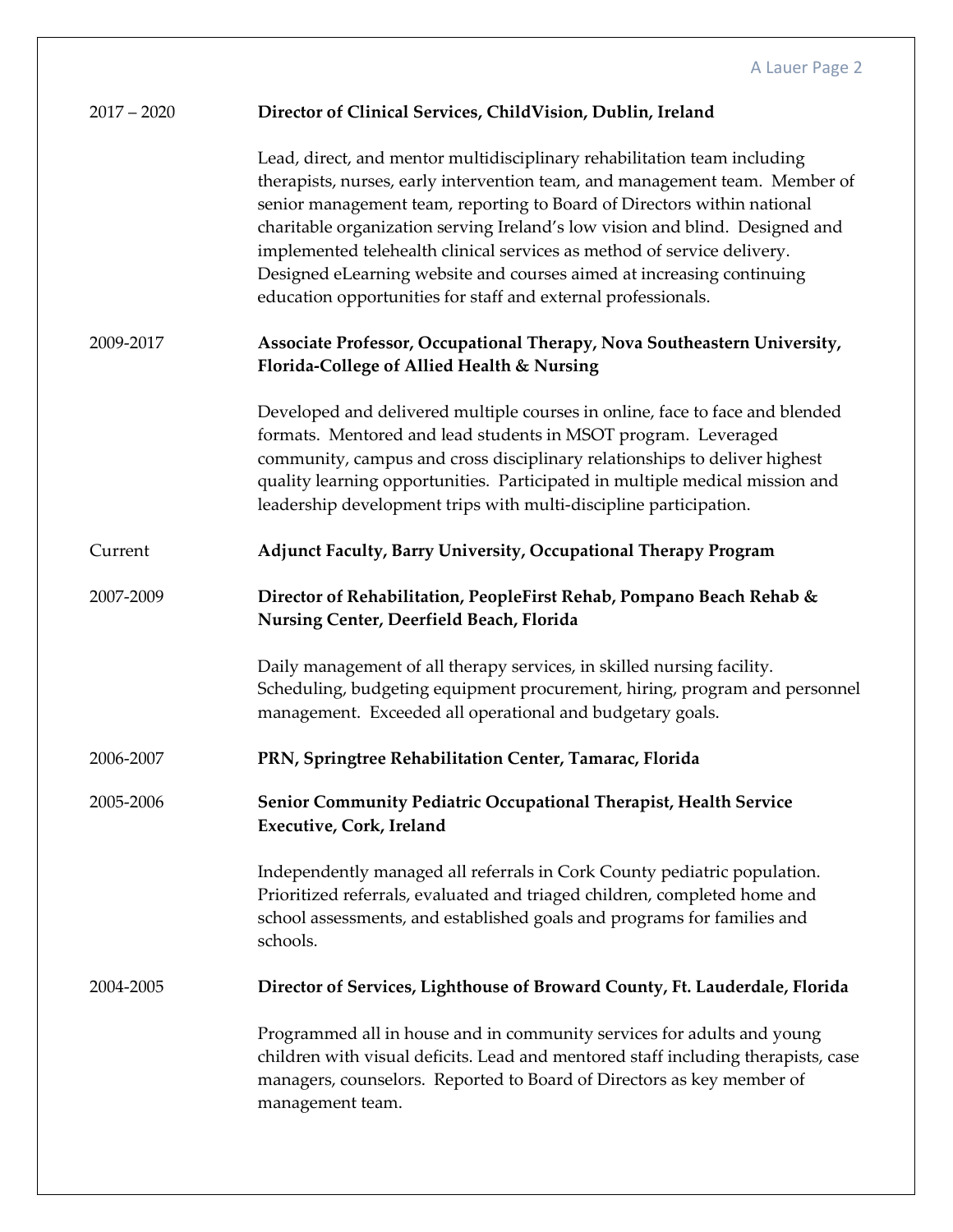## 2002-2004 **Occupational Therapy Manager, St. Joseph's School for the Visually Impaired, Dublin, Ireland**

Responsible for establishing therapy services in a non-profit charitable organization responsible for provision of care and education to children with low vision and multiple disabilities. Created job descriptions, advertised and hired all staff to constitute a multidisciplinary team. Established policies and procedures for service delivery. Educated staff and families regarding normal development, sensory processing, visual deficits and repercussions.

| 1997-2002 | Assistant Professor of Occupational Therapy, Nova Southeastern University |
|-----------|---------------------------------------------------------------------------|
| 1996-1997 | Adjunct Assistant Professor of Occupational Therapy, Barry University     |
| 1990-1996 | Outpatient Team Leader, HealthSouth Sunrise Rehabilitation                |
| 1988-1990 | Rehabilitation Specialist/Case Manager, Associated Rehab Consultants      |

### **RECENT CONTINUING PROFESSIONAL DEVELOPMENT**

| 2020    | Lean Six Sigma Training                                                            |
|---------|------------------------------------------------------------------------------------|
| 2020    | RESNA - ATP Certification                                                          |
| 2019    | Specialist Training Course in Childhood Visual Impairment, Scottish Sensory Center |
| 2019    | PDPM: Occupational Therapy Professional's Opportunity to Improve Quality of Care,  |
|         | <b>AOTA</b>                                                                        |
| 2018    | Posture Management of the Complex Disabled Person                                  |
| 2018    | Rhythmic Movement Training Level 1and 2                                            |
| 2018    | <b>Medical Errors</b>                                                              |
| 2018    | Manual Handling/HSE                                                                |
| 2018    | Pediatric OT assessment and the NDIS                                               |
| 2018    | Perkins School for the Blind                                                       |
|         | 45 strategies in 60 minutes<br>$\bullet$                                           |
|         | Intervention strategies for cortical visual impairment<br>$\bullet$                |
|         | 'Appsolutely' engaging and educational<br>$\bullet$                                |
| 2015-17 | <b>AOTA Annual Conference Attendance</b>                                           |
| 2105    | LSVT - Big Certification Course                                                    |
| 2015    | Clinical Application of CIMT                                                       |
| 2015    | Using Mirror Therapy to Promote Sensorimotor Recovery after Stroke                 |
| 2015    | AT for Adults with Neurological Disability                                         |
| 2014    | Constructive Feedback Post Standardized Patient Encounter "With or without the     |
|         | Standardized Patient? That is the question" Webinar, Debra Cohen-Tigor, Mount      |
|         | Sinai                                                                              |
| 2014    | Traumatic Brain Injury: Optimizing Outcomes, Hollywood, FL                         |
| 2013    | American Occupational Therapy Association Annual Conference, San Diego, CA         |
| 2013    | Region 7 South OT Research Symposium, Miami, FL                                    |
| 2013    | Adaptive Golf as a Therapeutic Modality, Weston, FL                                |